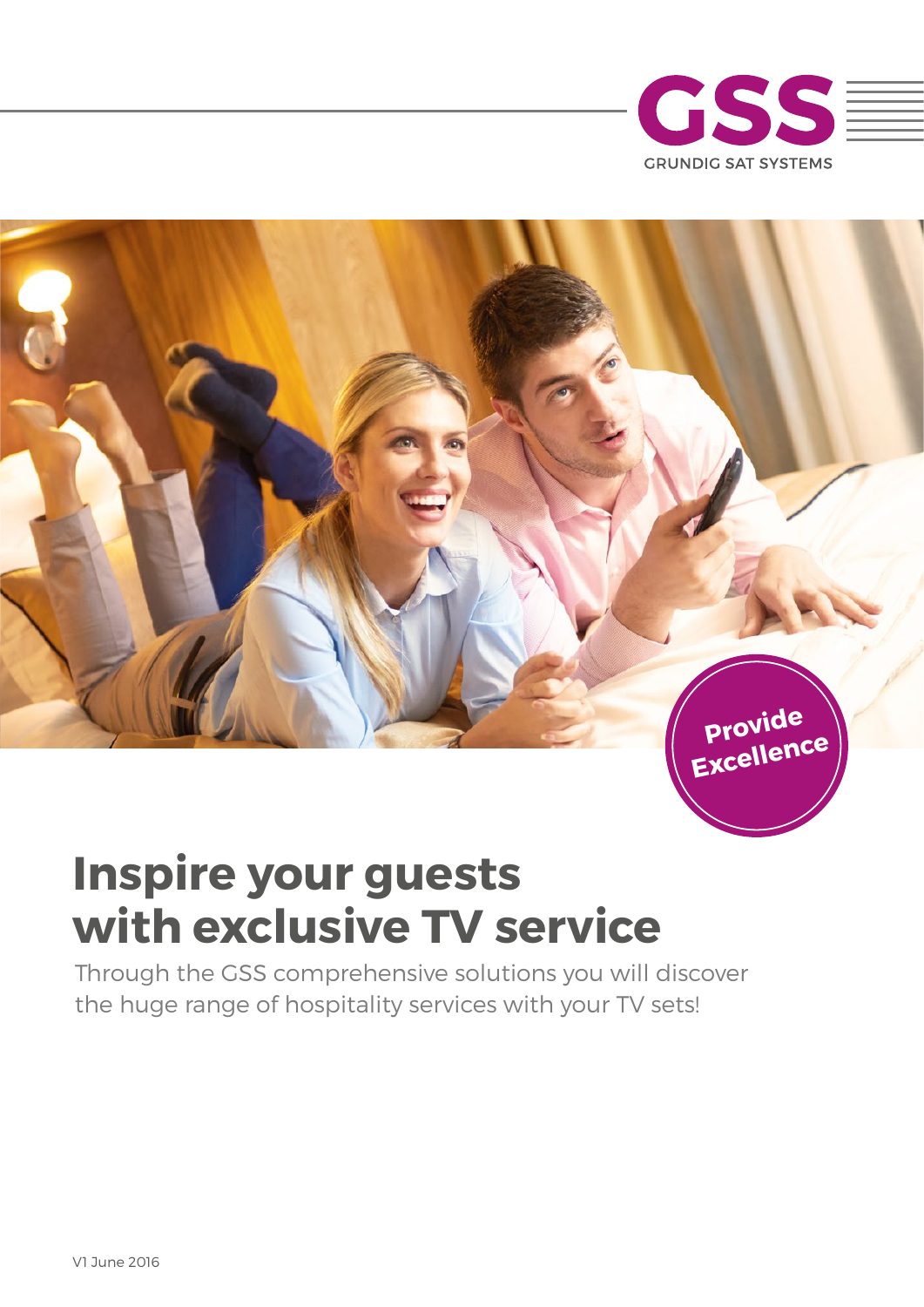### **Make your TV set a valuable assistant**

As a good host you and your staff do the best for the convenience of your guests. With our comprehensive solutions you can easily expand your team with a valuable assistant. Make your TV set to an individual partner for your guests.

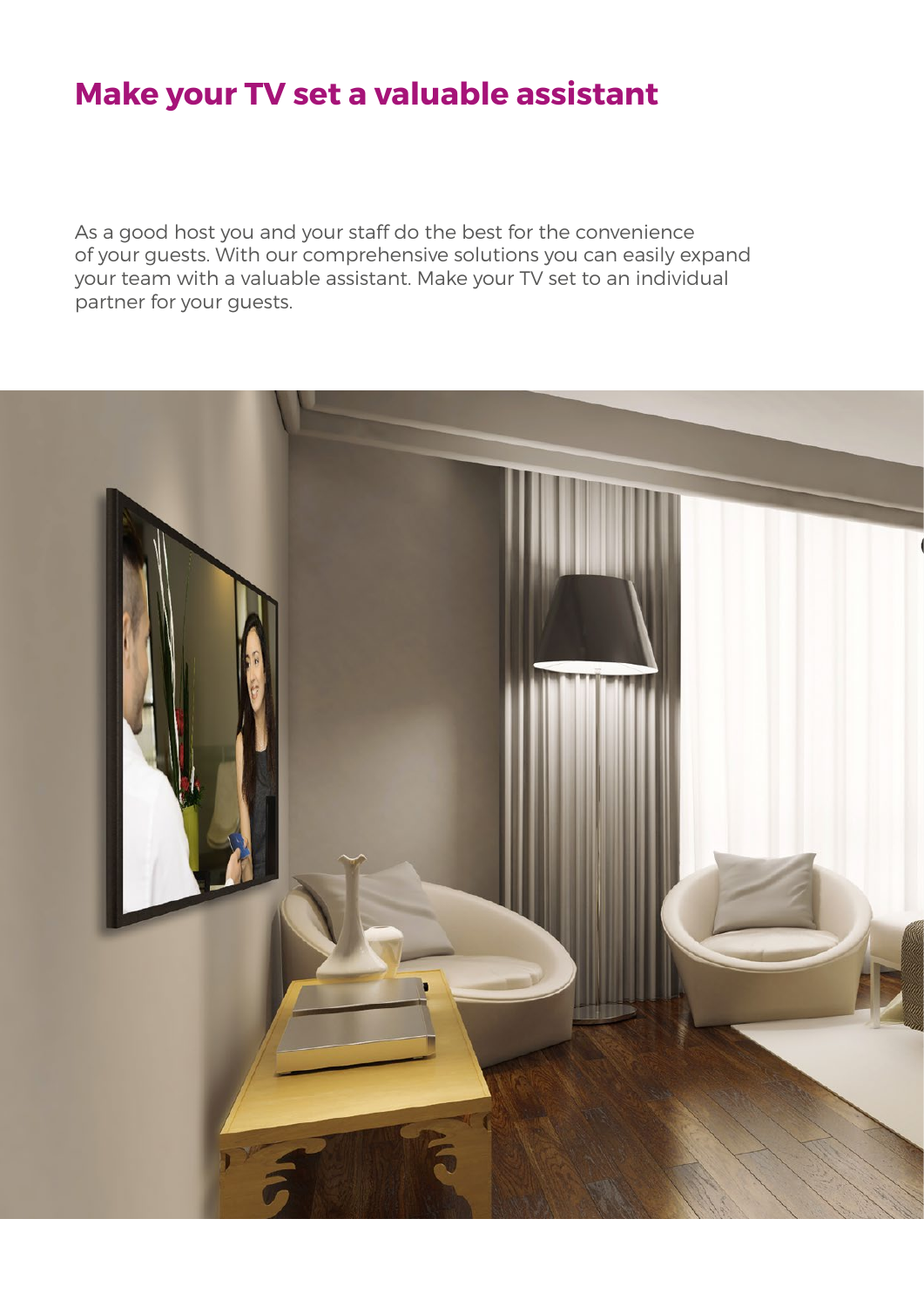### **Comfort solutions made in Germany**

Our products are worldwide known and used independently of the TV manufacturers. We can provide you with the complete project planning. During installation of our system your running hotel business will not be affected at all.

#### **Advantages of the GSS TV comprehensive solutions at a glance:**

- **Individual welcome of your guests**
- **Screen background in your Corporate Design**
- **Information of the gastronomic offer**
- **Display of individual information**
- **Personal customised menu**
- **Additional information for the respective menu**
- **Push messaging**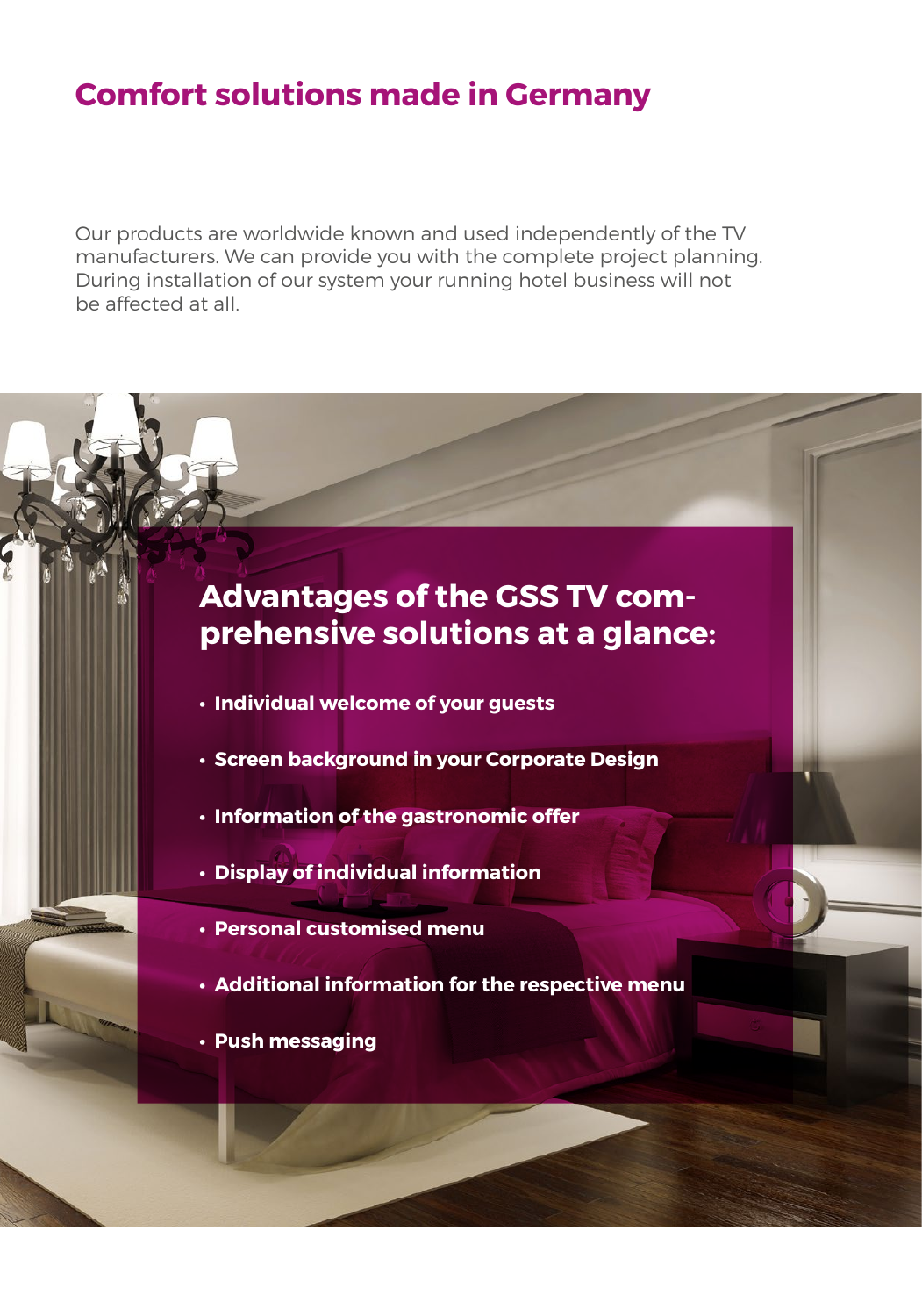#### And so it works:



Welcome of the guest with full name in his native language with the first turn-on of the TV set.



You can select both the menu for the complete use and all background images individually adapted to your hotel.

With registration of the guest the desired language is memorised and the choice of channels will automatically appear in the desired language.

Preferred channels in the guest's native language are automatically sorted in top of the channel list.



**Specific customised menu with additional information for the respective menu**



**Automatic sorting of TV channels**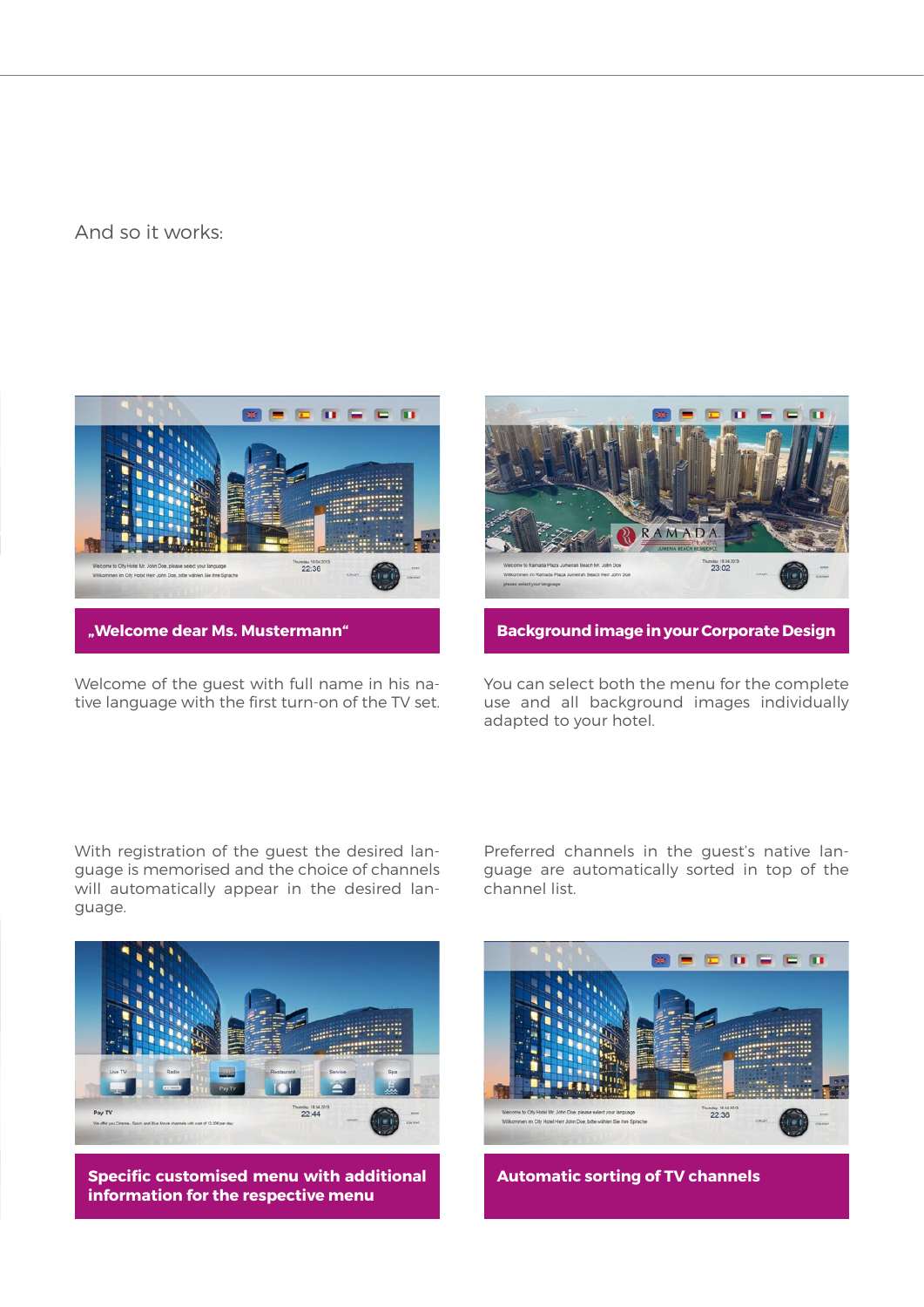

#### GSS comprehensive solutions for hotels



The guest can easily view the menu card from his room.



**Display of individual information**

Your guest can be informed personally and up to date.

The hotel guest automatically gets messages for the ordered services.



**Push messaging**

**All items described herein can be confgured individually to your requests.**